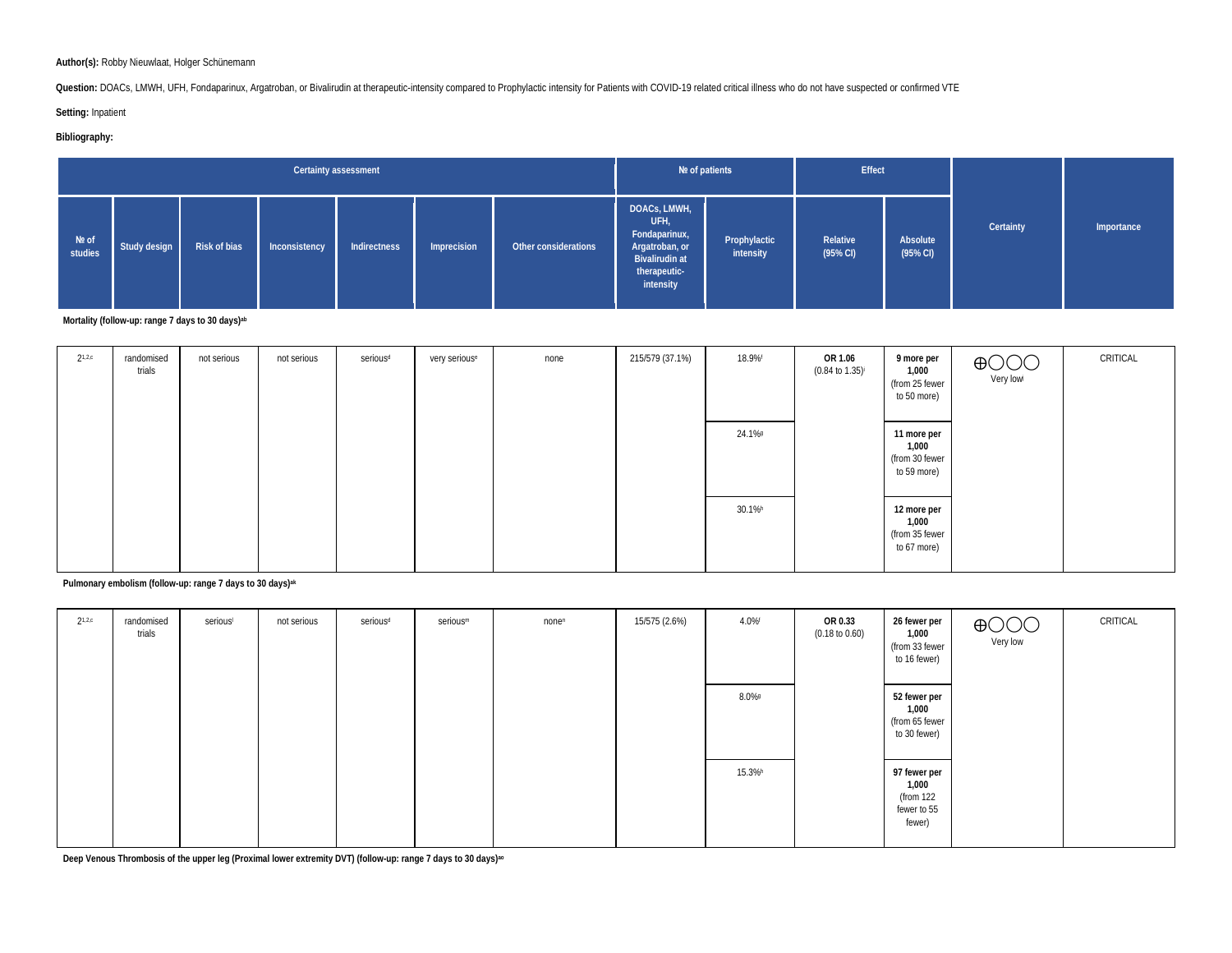|                  |                      |                     | Certainty assessment |                      |                           |                      | Nº of patients                                                                                                |                           | Effect                               |                                                        |                             |            |
|------------------|----------------------|---------------------|----------------------|----------------------|---------------------------|----------------------|---------------------------------------------------------------------------------------------------------------|---------------------------|--------------------------------------|--------------------------------------------------------|-----------------------------|------------|
| Nº of<br>studies | Study design         | <b>Risk of bias</b> | Inconsistency        | Indirectness         | Imprecision               | Other considerations | DOACS, LMWH,<br>UFH,<br>Fondaparinux,<br>Argatroban, or<br><b>Bivalirudin at</b><br>therapeutic-<br>intensity | Prophylactic<br>intensity | Relative<br>$(95\%$ CI)              | Absolute<br>$(95\% \text{ Cl})$                        | Certainty                   | Importance |
| $2^{1,2,c}$      | randomised<br>trials | serious             | not serious          | serious <sup>d</sup> | very serious <sup>p</sup> | none                 | 11/575 (1.9%)                                                                                                 | $1.6\%$ <sup>f</sup>      | OR 0.86<br>$(0.37 \text{ to } 2.01)$ | 2 fewer per<br>1,000<br>(from 10 fewer<br>to 16 more)  | $\bigoplus$ OOO<br>Very low | CRITICAL   |
|                  |                      |                     |                      |                      |                           |                      |                                                                                                               | 4.0%9                     |                                      | 5 fewer per<br>1,000<br>(from 25 fewer<br>to 37 more)  |                             |            |
|                  |                      |                     |                      |                      |                           |                      |                                                                                                               | 9.4%h                     |                                      | 12 fewer per<br>1,000<br>(from 57 fewer<br>to 79 more) |                             |            |

### **Major bleeding (follow-up: range 7 days to 30 days)aq**

| $2^{1,2,r}$ | randomised<br>trials | not serious | not serious | serious <sup>d</sup> | very seriouss | none | 24/574 (4.2%) | 1.7%f     | OR 1.95<br>$(0.75 \text{ to } 5.09)^t$ | 16 more per<br>1,000<br>(from 4 fewer<br>to 64 more)  | $\bigoplus_{\mathsf{Very}\, \mathsf{low}}\hspace{-0.5mm}\bigcirc$ | CRITICAL |
|-------------|----------------------|-------------|-------------|----------------------|---------------|------|---------------|-----------|----------------------------------------|-------------------------------------------------------|-------------------------------------------------------------------|----------|
|             |                      |             |             |                      |               |      |               | 2.4%      |                                        | 22 more per<br>1,000<br>(from 6 fewer<br>to 87 more)  |                                                                   |          |
|             |                      |             |             |                      |               |      |               | $3.3\%$ h |                                        | 29 more per<br>1,000<br>(from 8 fewer<br>to 115 more) |                                                                   |          |

## **Multiple Organ Failure (follow-up: 30 days)u**

| 11.9 | randomised<br>trials | not serious | not serious | serious | very serious <sup>x</sup> | none | 6/43 (14.0%) | 3.2%  | OR 2.68<br>$(0.50 \text{ to } 14.18)$ | 49 more per<br>1,000<br>(from 16 fewer<br>to 287 more)  | $\bigoplus$ OOO<br>Very low | CRITICAL |
|------|----------------------|-------------|-------------|---------|---------------------------|------|--------------|-------|---------------------------------------|---------------------------------------------------------|-----------------------------|----------|
|      |                      |             |             |         |                           |      |              | 7.9%9 |                                       | 108 more per<br>1,000<br>(from 38 fewer<br>to 470 more) |                             |          |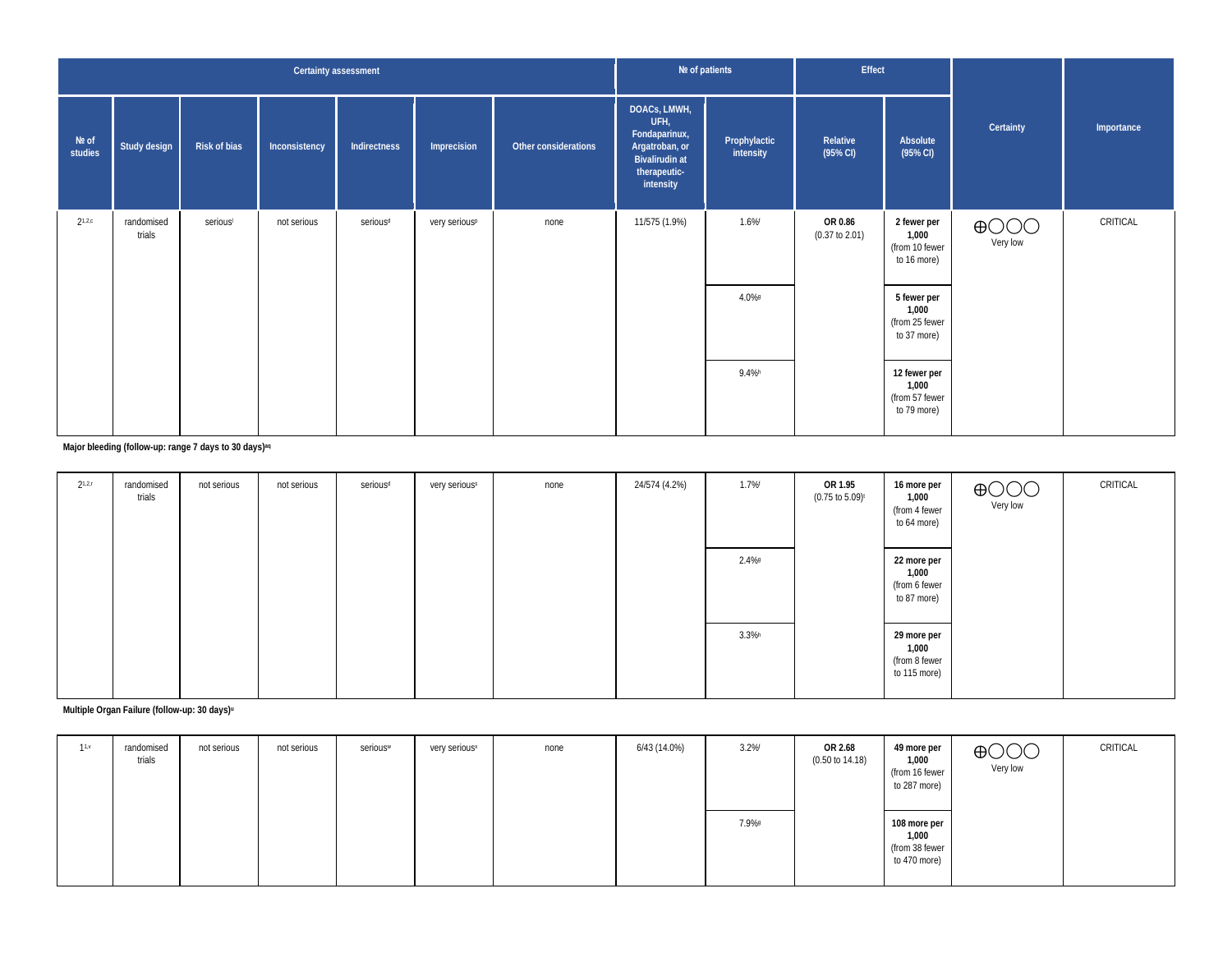|                    |              |              |               | Certainty assessment |             |                      |                                                                                                               | Nº of patients            | Effect                          |                                                         |           |            |
|--------------------|--------------|--------------|---------------|----------------------|-------------|----------------------|---------------------------------------------------------------------------------------------------------------|---------------------------|---------------------------------|---------------------------------------------------------|-----------|------------|
| $Ne$ of<br>studies | Study design | Risk of bias | Inconsistency | Indirectness         | Imprecision | Other considerations | DOACs, LMWH,<br>UFH,<br>Fondaparinux,<br>Argatroban, or<br><b>Bivalirudin at</b><br>therapeutic-<br>intensity | Prophylactic<br>intensity | Relative<br>$(95\% \text{ Cl})$ | Absolute<br>(95% CI)                                    | Certainty | Importance |
|                    |              |              |               |                      |             |                      |                                                                                                               | 18.4% <sup>h</sup>        |                                 | 193 more per<br>1,000<br>(from 83 fewer<br>to 578 more) |           |            |

**Ischemic stroke (severe) (follow-up: range 7 days to 30 days; assessed with: any ischemic stroke)y**

| $2^{1,2,c}$ | randomised<br>trials | serious | not serious | serious <sup>d</sup> | very serious <sup>z</sup> | none | 8/575 (1.4%) | $0.6%$ <sup>f</sup> | OR 0.94<br>$(0.36 \text{ to } 2.45)$ | 0 fewer per<br>1,000<br>(from 4 fewer<br>to 9 more)   | $\bigoplus_{\mathsf{Very}\, \mathsf{low}}\hspace{-0.5mm}\bigcirc$ | CRITICAL |
|-------------|----------------------|---------|-------------|----------------------|---------------------------|------|--------------|---------------------|--------------------------------------|-------------------------------------------------------|-------------------------------------------------------------------|----------|
|             |                      |         |             |                      |                           |      |              | $1.2\%$ aa          |                                      | 1 fewer per<br>1,000<br>(from 8 fewer<br>to 17 more)  |                                                                   |          |
|             |                      |         |             |                      |                           |      |              | 2.3%                |                                      | 1 fewer per<br>1,000<br>(from 15 fewer<br>to 32 more) |                                                                   |          |

**Intracranial hemorrhage (follow-up: 30 days)ab**

| 11.9 | randomised<br>trials | not serious | not serious | serious <sup>ac</sup> | very serious <sup>ad</sup> | none | $0/45(0.0\%)$ | $0.0\%$ | not estimable | $-$ | $\bigoplus$ OOO<br>Very low <sup>ae</sup> | CRITICAL |
|------|----------------------|-------------|-------------|-----------------------|----------------------------|------|---------------|---------|---------------|-----|-------------------------------------------|----------|
|      |                      |             |             |                       |                            |      |               | $0.2\%$ |               |     |                                           |          |
|      |                      |             |             |                       |                            |      |               | 1.5%    |               |     |                                           |          |

**Invasive mechanical ventilation (follow-up: 30 days)af**

| 11.9 | randomised<br>trials | not serious<br>not serious | serious <sup>ag</sup> | very serious <sup>ah</sup> | none | 10/38 (26.3%) | 8/35 (22.9%) | OR 1.21<br>(0.41 to 3.51) | 35 more per<br>1,000<br>(from 120<br>fewer to 281<br>more) | $\bigoplus$ OOO<br>Very low | CRITICAL |
|------|----------------------|----------------------------|-----------------------|----------------------------|------|---------------|--------------|---------------------------|------------------------------------------------------------|-----------------------------|----------|
|------|----------------------|----------------------------|-----------------------|----------------------------|------|---------------|--------------|---------------------------|------------------------------------------------------------|-----------------------------|----------|

**Limb amputation (follow-up: 30 days; assessed with: Major adverse limb event)aai**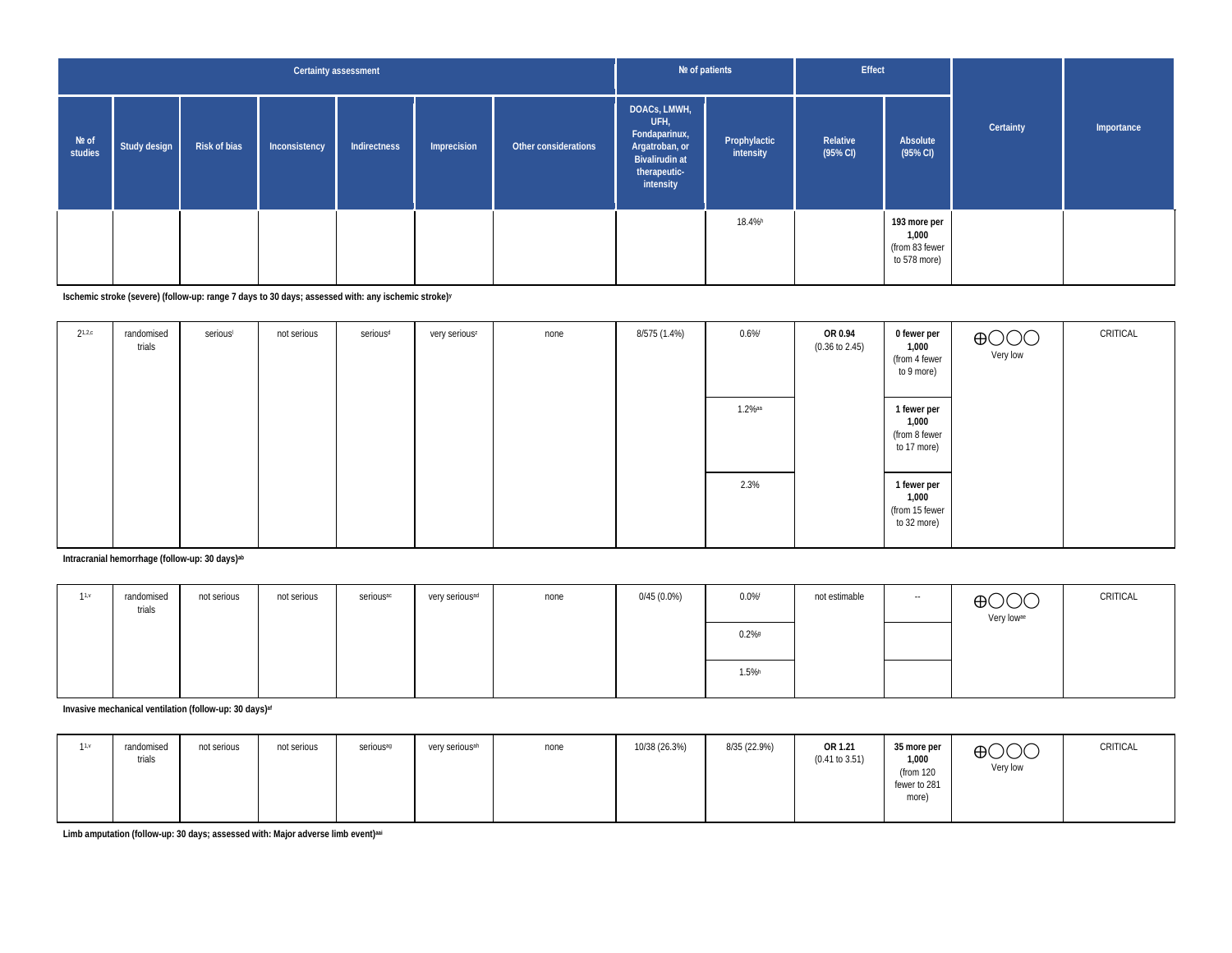|                  |                      |              |               | Certainty assessment  |                            |                      | Nº of patients                                                                                                |                           | Effect                          |                                                        |                             |            |
|------------------|----------------------|--------------|---------------|-----------------------|----------------------------|----------------------|---------------------------------------------------------------------------------------------------------------|---------------------------|---------------------------------|--------------------------------------------------------|-----------------------------|------------|
| Nº of<br>studies | Study design         | Risk of bias | Inconsistency | Indirectness          | Imprecision                | Other considerations | DOACS, LMWH,<br>UFH,<br>Fondaparinux,<br>Argatroban, or<br><b>Bivalirudin at</b><br>therapeutic-<br>intensity | Prophylactic<br>intensity | Relative<br>$(95\% \text{ Cl})$ | Absolute<br>(95% CI)                                   | Certainty                   | Importance |
| 11.4             | randomised<br>trials | not serious  | not serious   | serious <sup>aj</sup> | very serious <sup>ak</sup> | none                 | 2/45(4.4%)                                                                                                    | $0.0\%$ f                 | OR 4.43<br>(0.21 to 95.06)      | 0 fewer per<br>1,000<br>(from 0 fewer<br>to 0 fewer)   | $\bigoplus$ OOO<br>Very low | CRITICAL   |
|                  |                      |              |               |                       |                            |                      |                                                                                                               | $0.3\%$                   |                                 | 10 more per<br>1,000<br>(from 2 fewer<br>to 219 more)  |                             |            |
|                  |                      |              |               |                       |                            |                      |                                                                                                               | $2.1\%$ h                 |                                 | 66 more per<br>1,000<br>(from 17 fewer<br>to 650 more) |                             |            |

**ST-elevation myocardial infarction (follow-up: range 7 days to 30 days; assessed with: Any myocardial infarction)aal**

| $2^{1,2,c}$ | randomised<br>trials | serious | not serious | not serious <sup>d</sup> | very serious <sup>z</sup> | none | 7/575 (1.2%) | $0.0\%$ f | OR 0.73<br>$(0.28 \text{ to } 1.94)$ | 0 fewer per<br>1,000<br>(from 0 fewer<br>to 0 fewer)  | $\bigoplus$ OOO<br>Very low | CRITICAL |
|-------------|----------------------|---------|-------------|--------------------------|---------------------------|------|--------------|-----------|--------------------------------------|-------------------------------------------------------|-----------------------------|----------|
|             |                      |         |             |                          |                           |      |              | $0.3\%$   |                                      | 1 fewer per<br>1,000<br>(from 2 fewer<br>to 3 more)   |                             |          |
|             |                      |         |             |                          |                           |      |              | $3.3\%$ h |                                      | 9 fewer per<br>1,000<br>(from 24 fewer<br>to 29 more) |                             |          |

**Length of hospital admission**

|  | randomised<br>trials | not serious | not serious | serious <sup>ac</sup> | very serious <sup>am</sup> | none | 45 | 38 |  | MD 2 days<br>more<br>$(0.44$ more to<br>3.56 more) | $\bigoplus$ OOO<br>Very low | CRITICAL |
|--|----------------------|-------------|-------------|-----------------------|----------------------------|------|----|----|--|----------------------------------------------------|-----------------------------|----------|
|--|----------------------|-------------|-------------|-----------------------|----------------------------|------|----|----|--|----------------------------------------------------|-----------------------------|----------|

**CI:** confidence interval; **MD:** mean difference; **OR:** odds ratio

# **Explanations**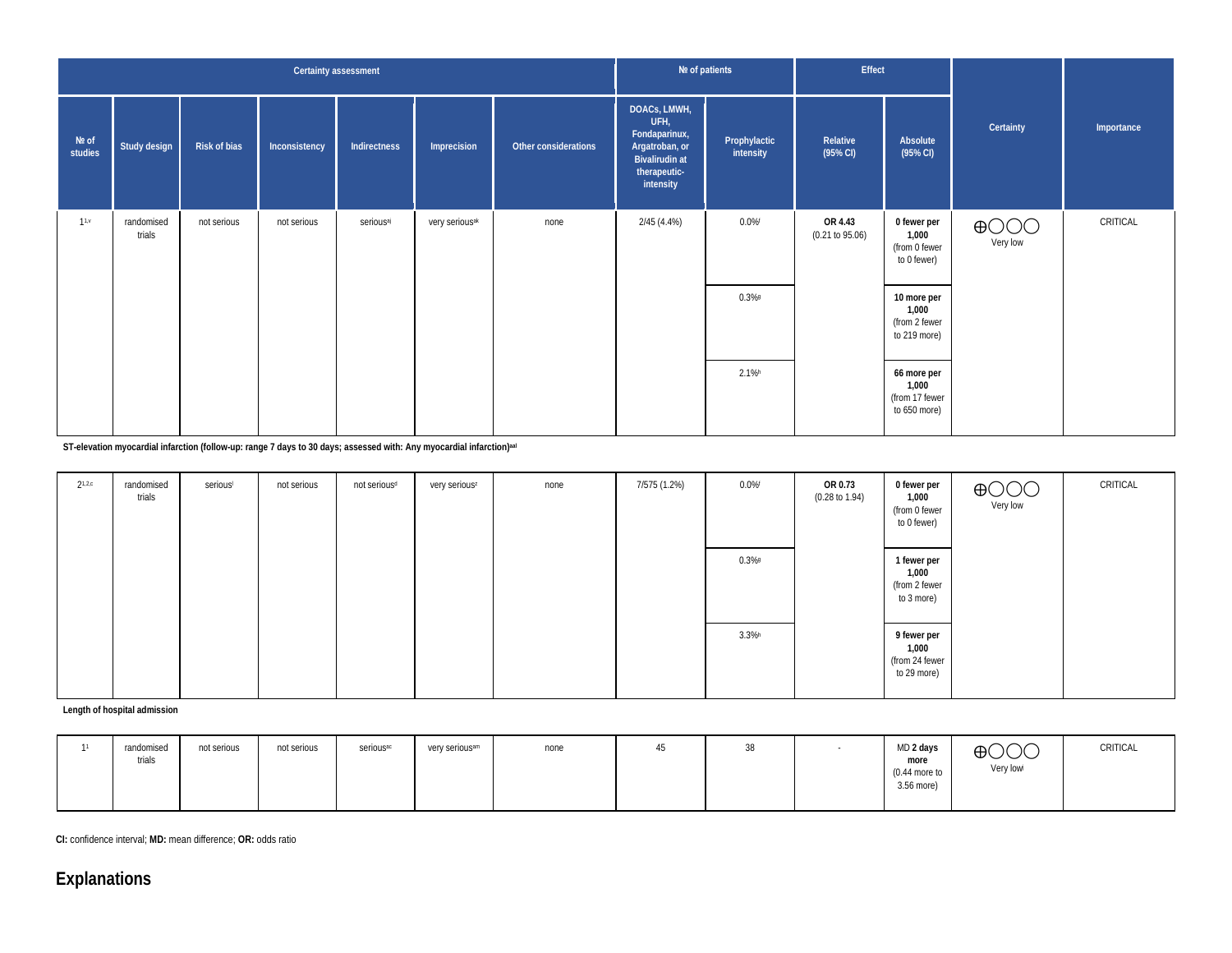a. Follow up durations from the observational studies informing the baseline risk

b. The decision thresholds for All-Cause Mortality were: 16 per 1,000 for Trivial/Small; 31 per 1,000 for Small/Moderate; 60 per 1,000 for Moderate/Large

c. mpRCT 2021 & unpublished data HEP-COVID 2021

d. In the control group, only 61% of all HEP-COVID patients (ICU group unknown) and 40% of REMAP-CAP/ACTIV-4a/ATTACC were on prophylactic-intensity anticoagulation. As higher intensities according to local practice were al bias but rated down one level for indirectness

e. The 95% CI of the absolute effect estimate crosses multiple decision thresholds and includes moderate harm and small benefit; rated down 3 levels for very serious imprecision

f. Lower bound of the 95% CI for the pooled mean event rate among baseline risk studies

g. Pooled mean event rate among baseline risk studies

h. Upper bound of the 95% CI for the pooled mean event rate among baseline risk studies

i. Combining the adjusted OR from the mpRCT (aOR = 1.19; 95% credible interval 0.90-1.57 [reverse of reported aOR 0.84; 95% credible interval 0.64-1.11 for survival to discharge]) with the unadjusted OR from HEP-COVID resu 95% CI 0.89-1.50)

j. Very low certainty; rated down 3 levels for very serious imprecision

k. The decision thresholds for Pulmonary Embolism (Moderate severity) were: 27 per 1,000 for Trivial/Small; 53 per 1,000 for Small/Moderate; 103 per 1,000 for Moderate/Large

I. Patients and caregivers were unblinded during the trials, and it was unknown if there were important differences in how often diagnostic imaging tests were performed, and how often they were positive. Certainty was rate

m. The 95% CI of the absolute effect estimate crosses one decision threshold and includes small benefit and moderate benefit; rated down 1 level for serious imprecision

n. Large effect upgrading does not apply because only one imprecise study was available

o. The decision thresholds for Proximal Deep Venous Thrombosis (Moderate severity) were: 37 per 1,000 for Trivial/Small; 73 per 1,000 for Small/Moderate; 142 per 1,000 for Moderate/Large

p. The 95% CI of the absolute effect estimate crosses one decision threshold and the effect estimate is based on few events; rated down 2 levels for very serious imprecision

q. The decision thresholds for Major Bleeding were: 23 per 1,000 for Trivial/Small; 46 per 1,000 for Small/Moderate; 89 per 1,000 for Moderate/Large

r. mpRCT 2021 & HEP-COVID 2021

s. The 95% CI of the absolute effect estimate crosses two decision thresholds and the effect estimate is based on few events; rated down 2 levels for very serious imprecision

t. Combining the adjusted OR from the mpRCT (aOR = 1.48; 95% credible interval 0.75-3.04) with the unadjusted OR from HEP-COVID resulted in a pooled OR that was comparable (OR = 1.90; 95% CI 0.58-6.22)

u. The decision thresholds for Multiple Organ Failure were: 18 per 1,000 for Trivial/Small; 36 per 1,000 for Small/Moderate; 70 per 1,000 for Moderate/Large

v. Unpublished data HEP-COVID 2021

w. Baseline risks based on renal replacement in the absence of data for multiple organ failure. In addition, only 61% of all HEP-COVID patients (ICU group unknown) were on prophylactic-intensity anticoagulation

x. The 95% CI of the absolute effect estimate crosses multiple decision thresholds and includes small benefit and large harm; rated down 3 levels for very serious imprecision

y. The decision thresholds for Ischemic Stroke (severe) were: 18 per 1,000 for Trivial/Small; 36 per 1,000 for Small/Moderate; 69 per 1,000 for Moderate/Large

z. The effect estimate is based on few events; rated down 2 levels for very serious imprecision

aa. Pooled baseline risk from two studies

ab. The decision thresholds for Intracranial Hemorrhage were: 18 per 1,000 for Trivial/Small; 35 per 1,000 for Small/Moderate; 68 per 1,000 for Moderate/Large

ac. In the control group, only 61% of all HEP-COVID patients (ICU group unknown) were on prophylactic-intensity anticoagulation. As higher intensities according to local practice were allowed, not rated down for risk of bi

ad. Unknown effect as no events were observed in the RCT; rated down 2 levels for very serious imprecision

ae. No relative effect estimate available

af. The decision thresholds for Invasive Mechanical Ventilation (long-term) were: 20 per 1,000 for Trivial/Small; 38 per 1,000 for Small/Moderate; 74 per 1,000 for Moderate/Large

ag. The baseline risk comes from one RCT, not observational studies, and may not represent risk in practice. In addition, only 61% of all HEP-COVID patients (ICU group unknown) in the control group were on prophylactic-int